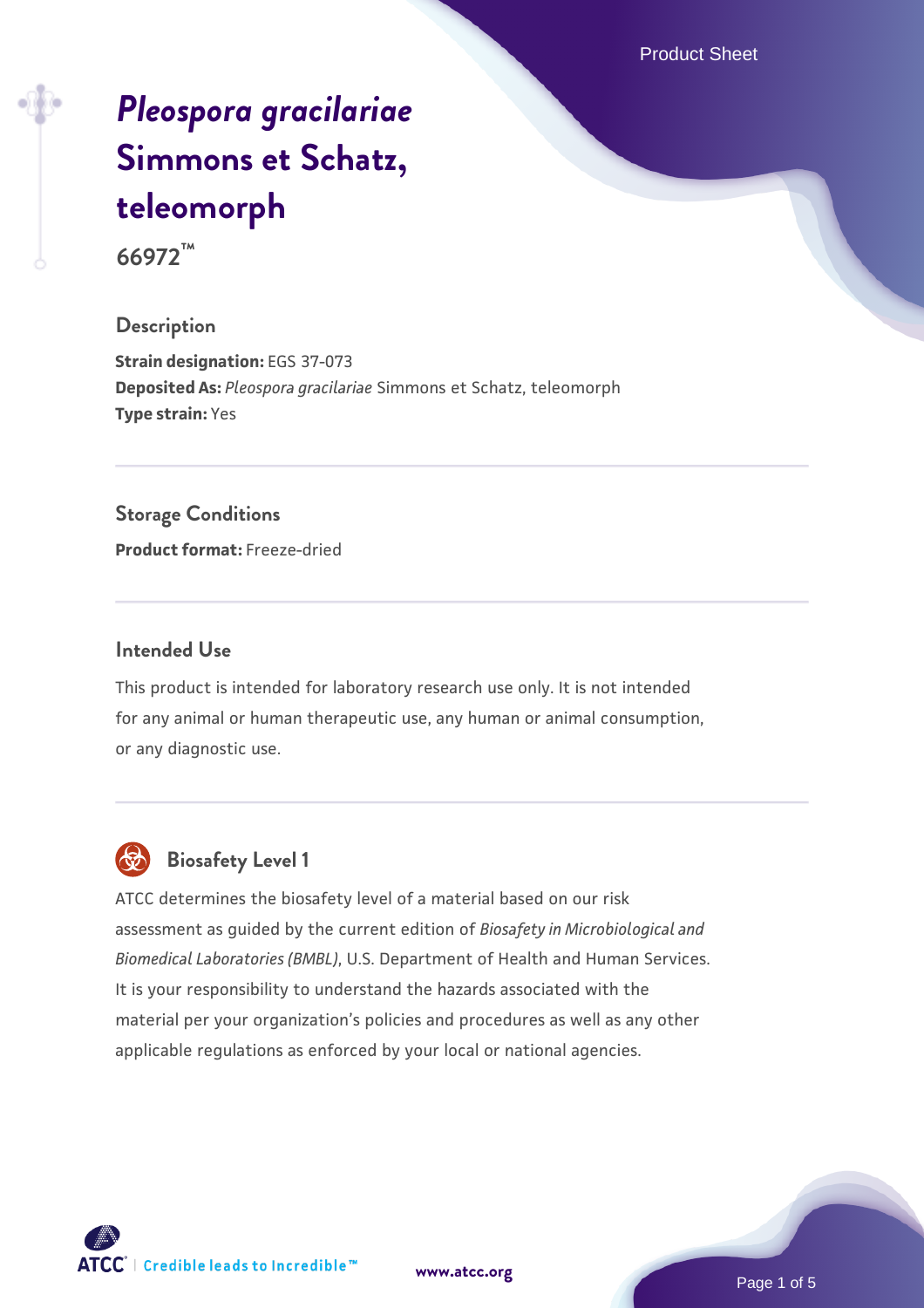ATCC highly recommends that appropriate personal protective equipment is always used when handling vials. For cultures that require storage in liquid nitrogen, it is important to note that some vials may leak when submersed in liquid nitrogen and will slowly fill with liquid nitrogen. Upon thawing, the conversion of the liquid nitrogen back to its gas phase may result in the vial exploding or blowing off its cap with dangerous force creating flying debris. Unless necessary, ATCC recommends that these cultures be stored in the vapor phase of liquid nitrogen rather than submersed in liquid nitrogen.

# **Certificate of Analysis**

For batch-specific test results, refer to the applicable certificate of analysis that can be found at www.atcc.org.

# **Growth Conditions**

**Medium:**  [ATCC Medium 343: V8 juice agar](https://www.atcc.org/-/media/product-assets/documents/microbial-media-formulations/3/4/3/atcc-medium-0343.pdf?rev=fbf48fa24e664932828269db1822ab12) **Temperature:** 24°C

# **Material Citation**

If use of this material results in a scientific publication, please cite the material in the following manner: *Pleospora gracilariae* Simmons et Schatz, teleomorph (ATCC 66972)

# **References**

**[www.atcc.org](http://www.atcc.org)**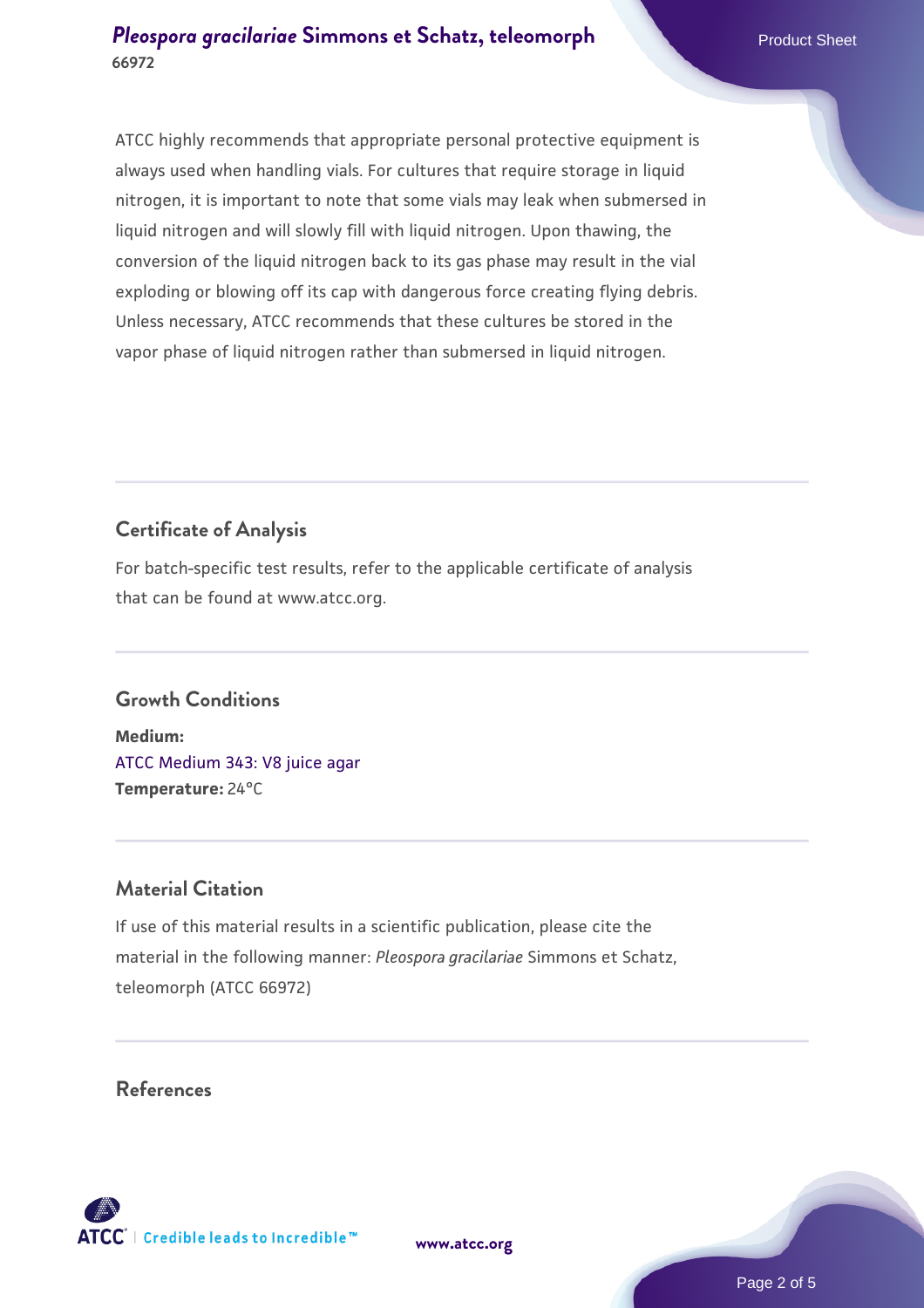References and other information relating to this material are available at www.atcc.org.

### **Warranty**

The product is provided 'AS IS' and the viability of ATCC® products is warranted for 30 days from the date of shipment, provided that the customer has stored and handled the product according to the information included on the product information sheet, website, and Certificate of Analysis. For living cultures, ATCC lists the media formulation and reagents that have been found to be effective for the product. While other unspecified media and reagents may also produce satisfactory results, a change in the ATCC and/or depositor-recommended protocols may affect the recovery, growth, and/or function of the product. If an alternative medium formulation or reagent is used, the ATCC warranty for viability is no longer valid. Except as expressly set forth herein, no other warranties of any kind are provided, express or implied, including, but not limited to, any implied warranties of merchantability, fitness for a particular purpose, manufacture according to cGMP standards, typicality, safety, accuracy, and/or noninfringement.

### **Disclaimers**

This product is intended for laboratory research use only. It is not intended for any animal or human therapeutic use, any human or animal consumption, or any diagnostic use. Any proposed commercial use is prohibited without a license from ATCC.

While ATCC uses reasonable efforts to include accurate and up-to-date information on this product sheet, ATCC makes no warranties or representations as to its accuracy. Citations from scientific literature and patents are provided for informational purposes only. ATCC does not warrant



**[www.atcc.org](http://www.atcc.org)**

Page 3 of 5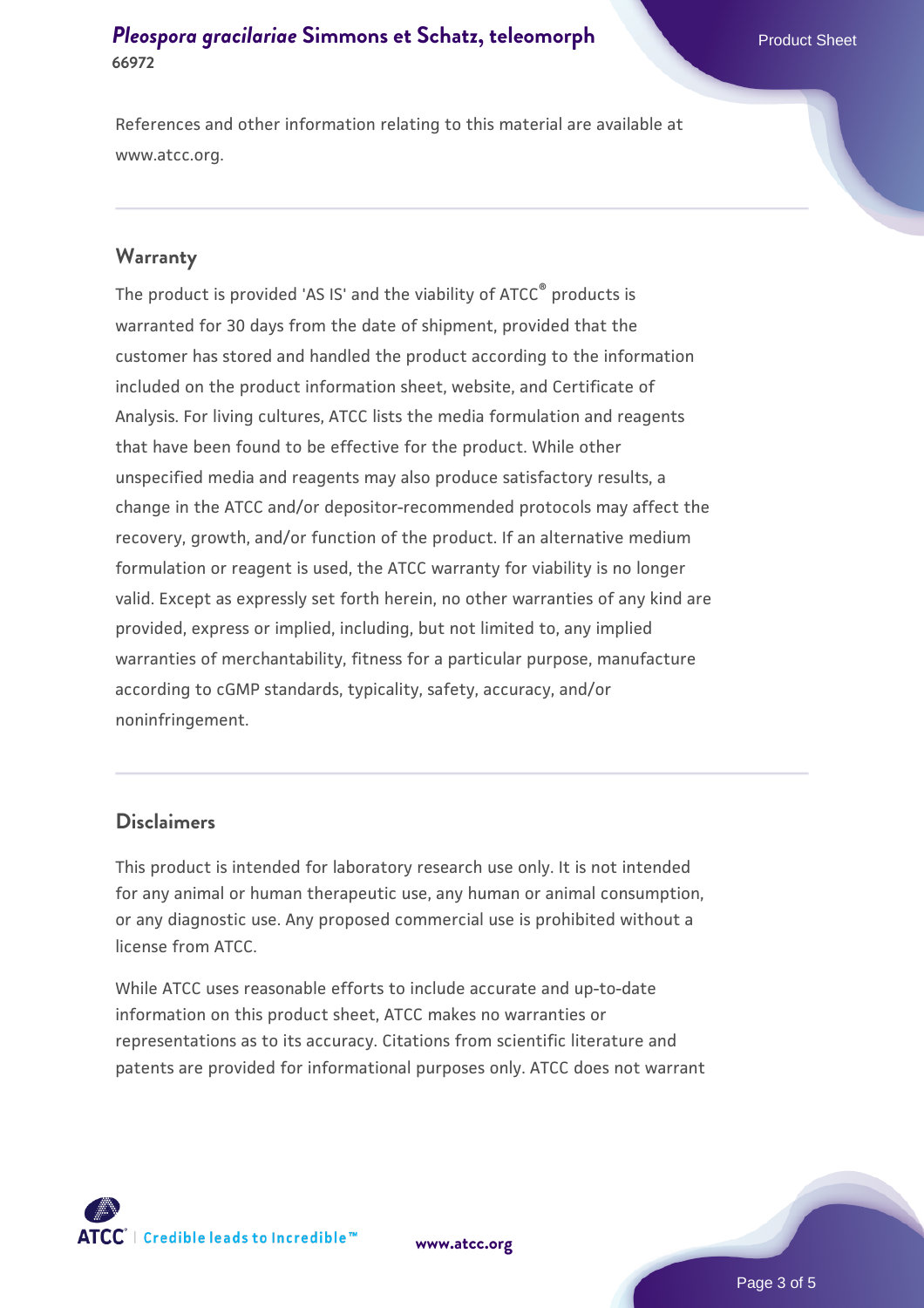that such information has been confirmed to be accurate or complete and the customer bears the sole responsibility of confirming the accuracy and completeness of any such information.

This product is sent on the condition that the customer is responsible for and assumes all risk and responsibility in connection with the receipt, handling, storage, disposal, and use of the ATCC product including without limitation taking all appropriate safety and handling precautions to minimize health or environmental risk. As a condition of receiving the material, the customer agrees that any activity undertaken with the ATCC product and any progeny or modifications will be conducted in compliance with all applicable laws, regulations, and guidelines. This product is provided 'AS IS' with no representations or warranties whatsoever except as expressly set forth herein and in no event shall ATCC, its parents, subsidiaries, directors, officers, agents, employees, assigns, successors, and affiliates be liable for indirect, special, incidental, or consequential damages of any kind in connection with or arising out of the customer's use of the product. While reasonable effort is made to ensure authenticity and reliability of materials on deposit, ATCC is not liable for damages arising from the misidentification or misrepresentation of such materials.

Please see the material transfer agreement (MTA) for further details regarding the use of this product. The MTA is available at www.atcc.org.

# **Copyright and Trademark Information**

© ATCC 2021. All rights reserved. ATCC is a registered trademark of the American Type Culture Collection.

# **Revision**

This information on this document was last updated on 2021-05-19

# **Contact Information**



**[www.atcc.org](http://www.atcc.org)**

Page 4 of 5